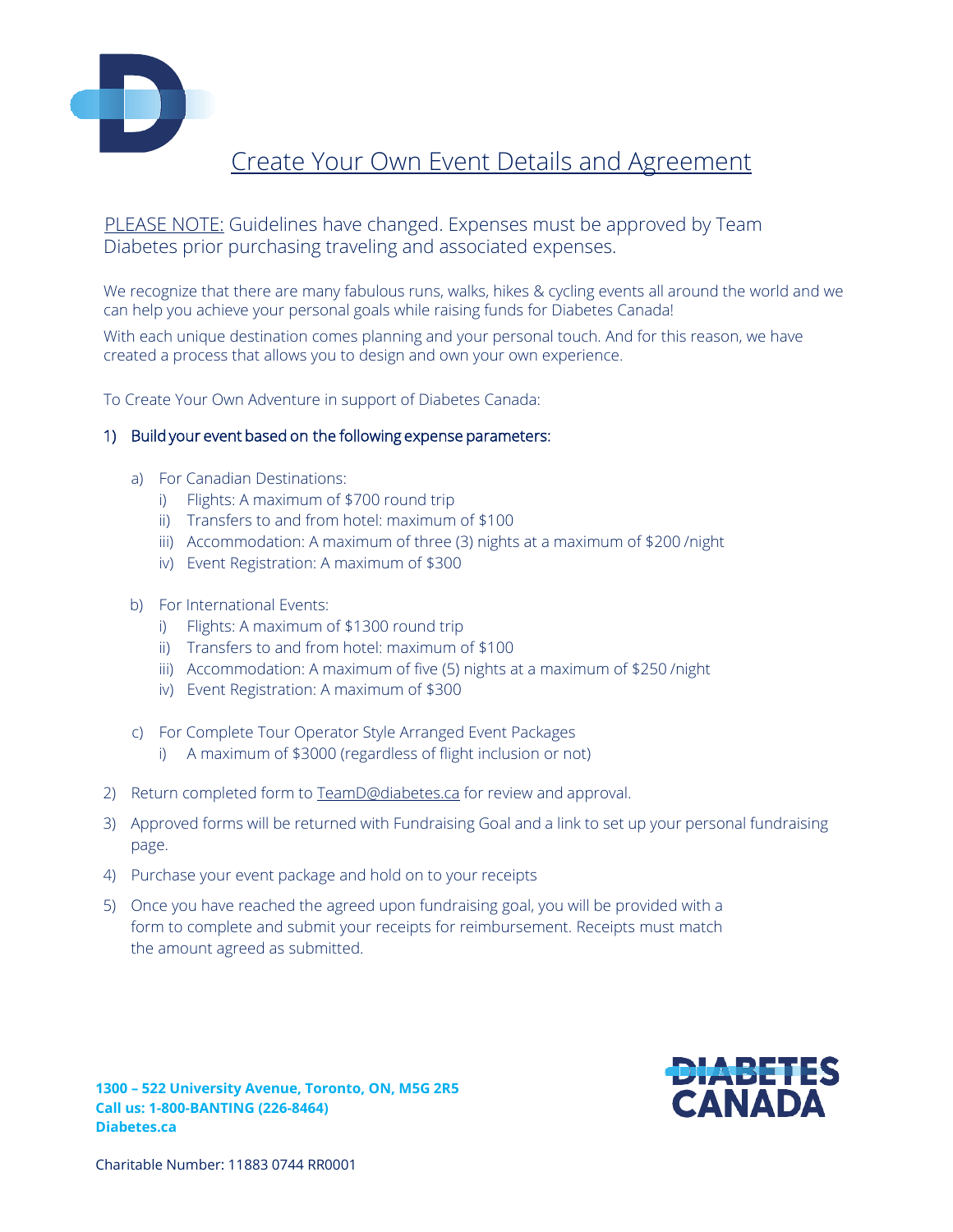

# Detailed Expenses for Approval:

| Name of Event:            |  |
|---------------------------|--|
|                           |  |
| International or Canadian |  |
|                           |  |
| Date of Event:            |  |
|                           |  |
| Accommodations:           |  |
|                           |  |
| Round Trip Air:           |  |
|                           |  |
| Registration Fee:         |  |
|                           |  |
| <b>Total Expenses:</b>    |  |

### \*To be completed by Diabetes Canada:

| <b>Fundraising Goal:</b>               |  |
|----------------------------------------|--|
| <b>Fundraising Deadline:</b>           |  |
| Amount to be reimbursed with receipts: |  |

**1300 – 522 University Avenue, Toronto, ON, M5G 2R5 Call us: 1-800-BANTING (226-8464) Diabetes.ca**



Charitable Number: 11883 0744 RR0001